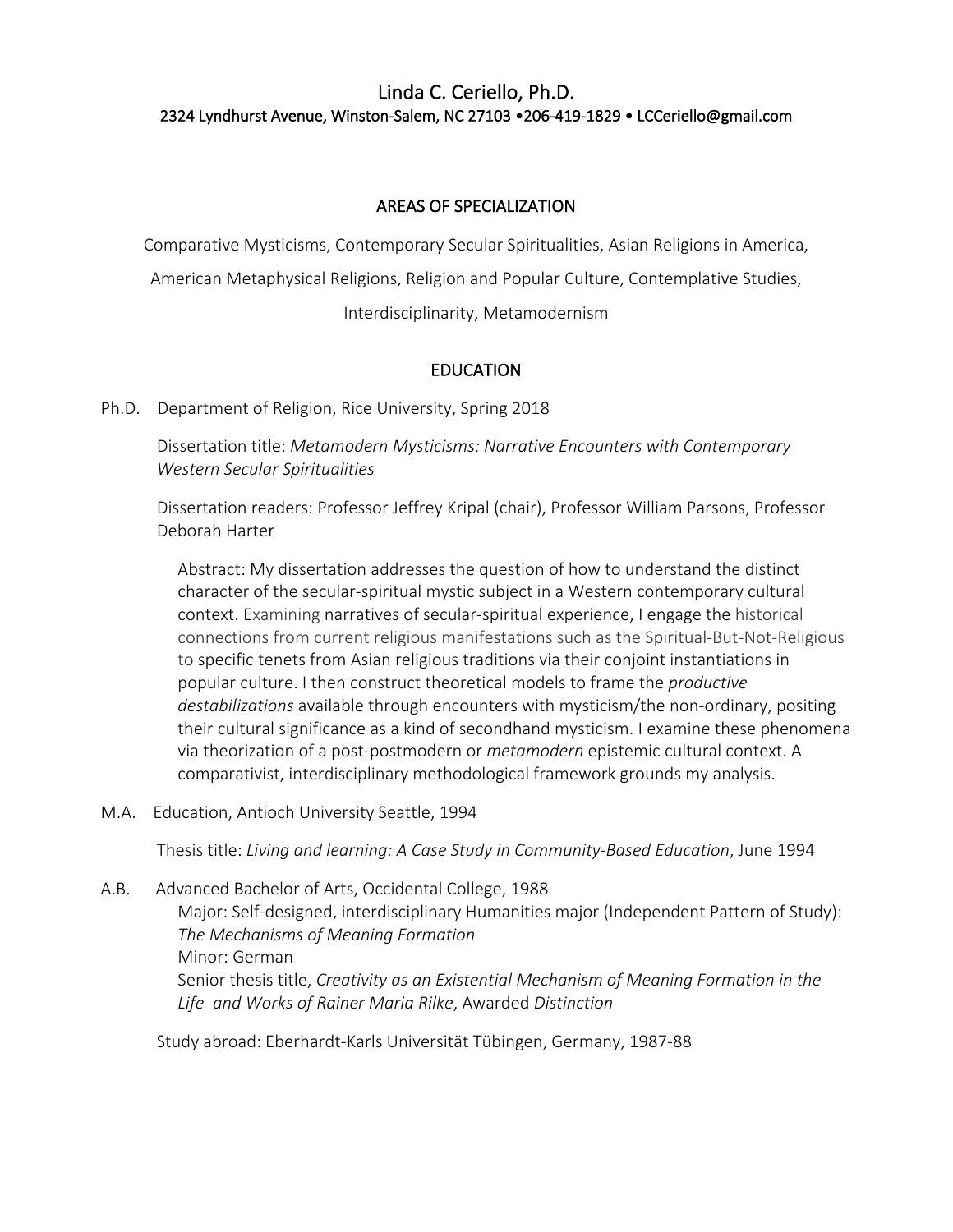## TEACHING EXPERIENCE

#### Semester courses:

Instructor, Holy Horribles: Religion and the Sacred Monstrous, University of North Carolina Greensboro, Spring 2020 (F2F course with final four weeks online due to COVID)

Instructor, Religion in America, University of North Carolina Greensboro, Summer intensive and Fall semester 2019 (both taught as online courses)

Instructor, Asian Religions in America, Rice University, Spring 2015 (F2F course)

Co-Instructor with Dr. Duncan Holloman, Ways of Knowing, Antioch University Seattle, Graduate Program in Psychology and Spirituality, Fall 2009 (F2F course)

### Short courses, guest and public lectures:

Workshop, "Connection and Moral Expansiveness Through Awe and Wonder" (with Ji Song, PhD Candidate), The Jung Center, Houston, TX, Spring 2021

Guest lecture, University of Florida, "Metamodernism, Pop Culture and New Spiritualities" April 2019, Instructor: Erin Prophet

Public lecture, "Metamodern Mysticisms: Narrative Encounters with Contemporary Western Secular Spiritualities" in Evolution and Secular Spirituality from the Modern to the Metamodern, with Dr. Erin Prophet, The Jung Center, Houston, TX, Spring 2018

Guest lecture, The Evergreen State College "Why We Love Monsters: Monster Theory and the Sacred-Monstrous in Popular Media" May 2017, Instructor: Steve Blakeslee

Public Lecture, "The Rise of the Spiritual but Not Religious" The Jung Center, Houston, TX, Spring 2016

Instructor, "Awe and Wonder: The Secular Engagement of the Sacred" The Jung Center, Houston, TX, Spring 2016

Guest Lecture, "Exploring Awe and Wonder" Institute of Noetic Sciences, Houston, TX, Spring 2016

Public Lecture, "The History of Yoga: From Ancient Indian Philosophy to Power Yoga" Island Yoga Center, Vashon, Washington, Spring 2016

Guest Lecture in RELI 101: Introduction to Religious Studies, Rice University, Instructor: Jeffrey Kripal Fall 2015

Instructor, "Qualities of Mystical Experience" The Jung Center, Houston, Fall 2015

Public Lecture, "A Map of the Indian Philosophic Systems and the Place of Yoga Philosophy" Houston Iyengar Yoga Studio, Spring 2015

Guest Lecture in American Metaphysical Religions, Rice University, Instructor: Matthew Dillon, Fall 2013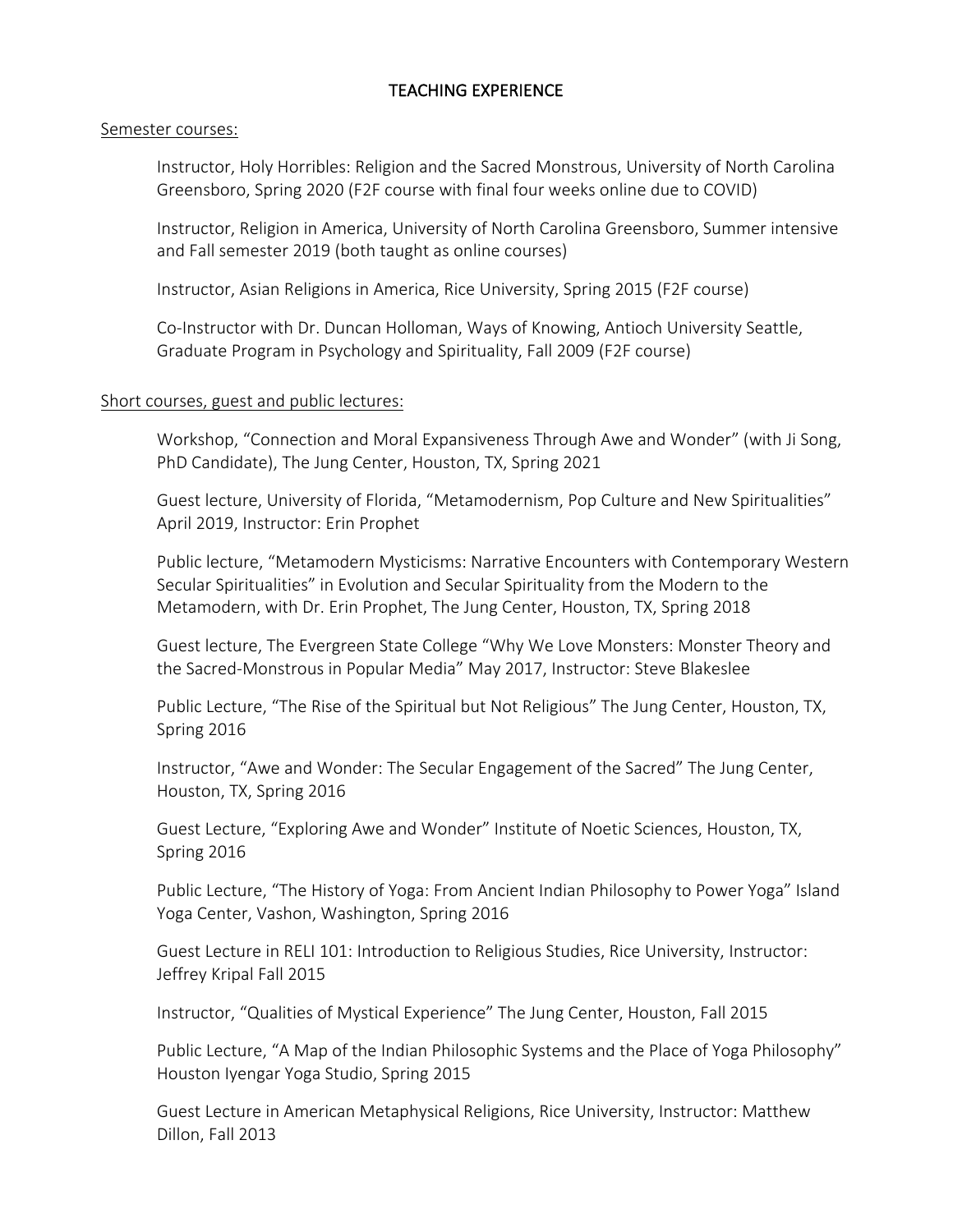Public lecture, "Why We Love Monsters: Monster Theory and the Sacred-Monstrous in Pop Culture" Rice University, Fall 2013

### Teaching Assistantship:

Rice University, RELI 101: Introduction to Religious Studies, Instructor: Jeffrey Kripal, Fall 2010

#### Other Instruction, Community Service, Pedagogical Training and Skills:

Facilitator, Metta meditation weekly sessions on Zoom, Fall 2020-present

Workshop Co-organizer and Assistant to Michelle Jissan Nicolle, "Inner Work of Racial Justice", Summer 2020 (online)

Guest teacher, Asha for Education Tsunami Relief Project, Tamil Nadu, India, Spring 2005

Program designer/Consultant/Teacher, StudentLink (Young Adult Student-Centered Learning Program) Vashon Island, WA, 1999-2003

Teacher, Educational Consultant, Alternatives in Education, Seattle and Vashon Island, WA, 1994-1999

### PUBLICATIONS

#### Book chapters:

"The Right to a Narrative: Metamodernism, Paranormal Horror and Agency in The Cabin in the Woods" The Paranormal and Popular Culture: A Postmodern Religious Landscape, Routledge Press, 2019

"The Big Bad and the Big Aha! Metamodern Monsters as Transformational Figures of Instability" Holy Monsters, Sacred Grotesques: Monstrosity and Religion in Europe and the U.S., Lexington Books, 2018

"Toward a Metamodern Reading of Spiritual but Not Religious Mysticisms" Being Spiritual but Not Religious: Past, Present, Future(s), Routledge Press, 2018

#### Peer-reviewed essays:

"Descent from the Peak: Mystical Navigations of Paradox and Trauma on the Down-Climb" forthcoming in Journal of Culture and Religion, 2021

"Encoded Ambiguities, Embodied Ontologies: The Transformative Speech of Transgressive Female Figures in Gnosticism and Tantra" La Rosa di Paracelso, Issue 1, 2017

#### Book review:

Review of Mark Fox, *The Fifth Love*, for De Numine, Summer 2015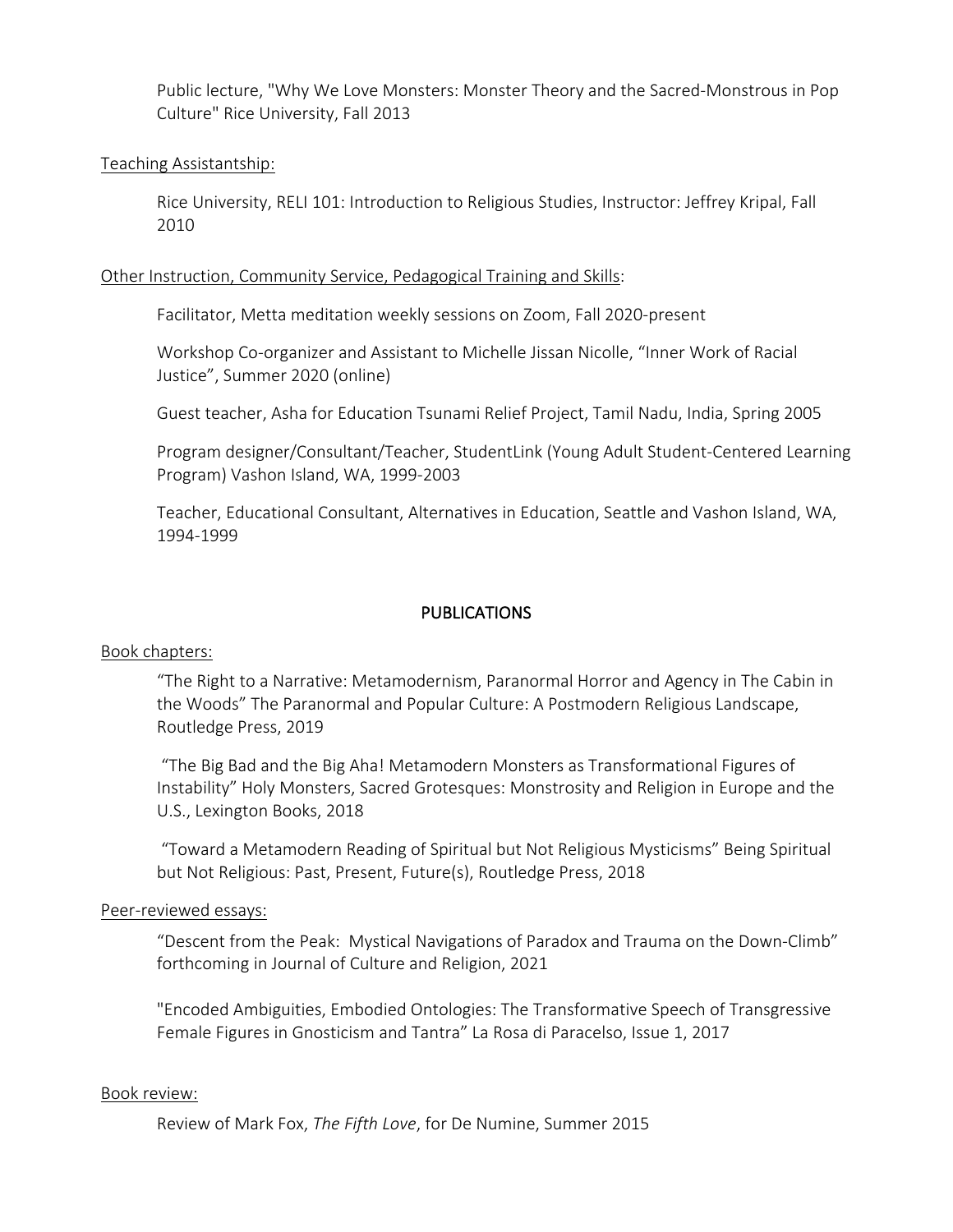Blog/General readership essays/Interviews:

"Metamodernism, Russell Brand and Spiritual-But-not-Religious Soteriology" Medium.com October 24, 2020

*What Is Metamodern?* (www.whatismetamodern.com) Co-Editor, author of 30+ short essays, 2013-present

Interview on Both/And podcast, September 25, 2019

Interview on The Sacred Speaks podcast, March 29, 2019

"What Popular TV Shows Reveal About Contemporary Views of Religion in Society: The Walking Dead" HuffPost Religion, June 7, 2016

## OTHER EDUCATION AND TRAINING

Online Learning, Level 1 (9-week Online Course-Building Program), University of North Carolina Greensboro, 2019

Gnosticism, Esotericism and Mysticism (GEM) Program Certificate, Rice University Religion Department, 2016

Graduate coursework and participation in colloquia on gender theory and interdisciplinarity at Center for the Study of Women, Gender and Sexuality, Rice University, 2011-2015

Graduate coursework in Psychology Department, Antioch University Seattle, 2008-2009

Graduate coursework in East/West Studies Department, School of Consciousness and Transformation, California Institute of Integral Studies, Spring 2008

Graduate coursework in Religious Studies Department, Naropa University, Fall 2007

Interspiritual Counseling program at One Spirit Learning Alliance, New York 2006-2007

Brief Expressive Therapy for Tsunami-Affected Children, Counseling/Psychology Department, University of Bangalore, India, Spring 2005

Graduate Seminar: History of Pedagogy, Instructor: James Clowes, Comparative History of Ideas Department, University of Washington, Fall 1996

Washington State Teacher Certification, Antioch University Seattle, 1994

## CONFERENCE PAPERS AND PRESENTATIONS

"Academic Research on Metamodernism" roundtable panel, Comparative Studies in Religion Unit, AAR Annual Meeting, November 2021

"Gruesome, Funny, Hopeful: Metamodern Horror in Goddard and Whedon's The Cabin in the Woods" (with Greg Dember) Film Unit, Popular Culture Association Annual Conference, June 2021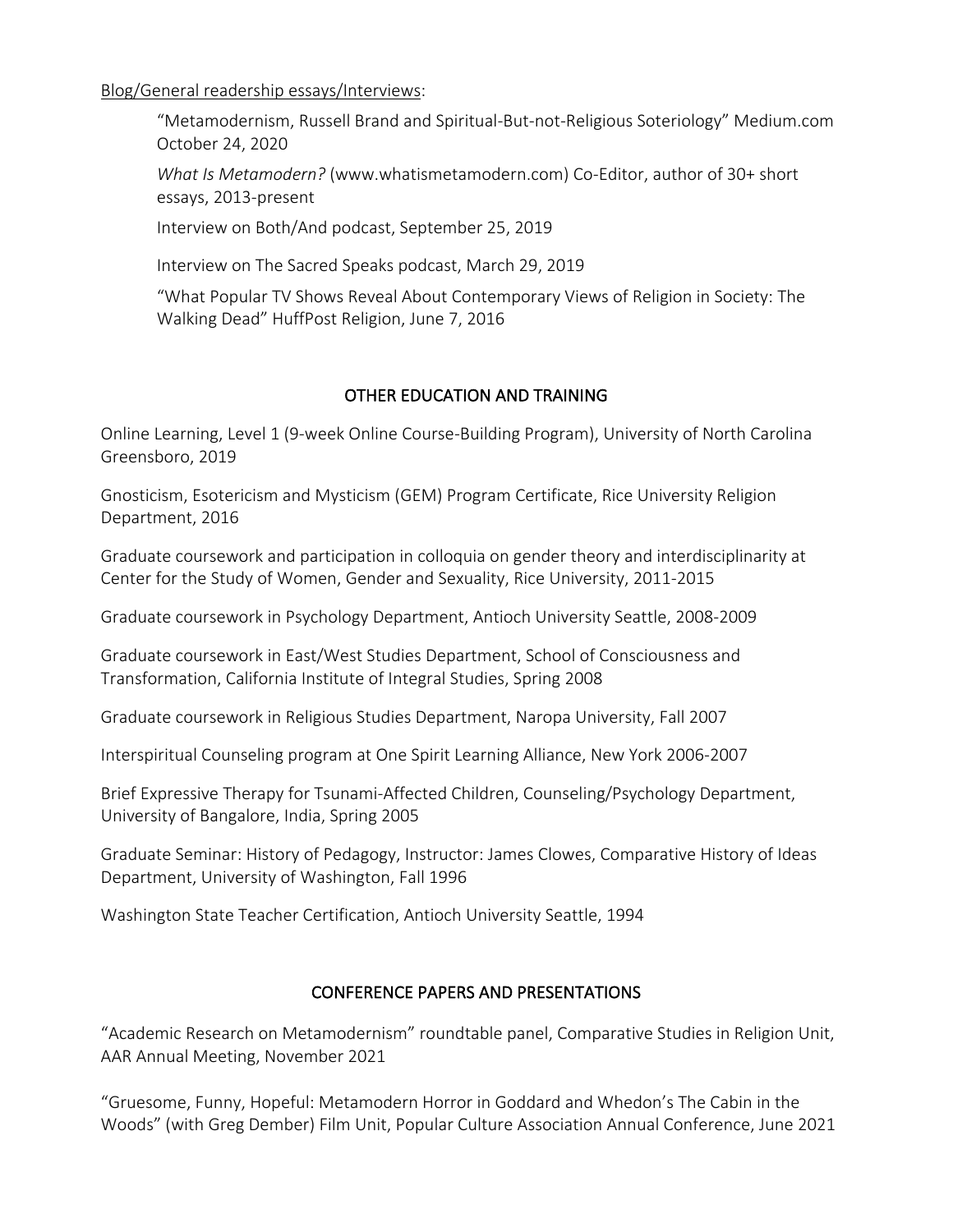"Descent from the Peak: Mystical Navigations of Paradox and Trauma on the Down-Climb" Contemplative Studies Unit, AAR Annual Meeting, November 2019

"The Big Bad and the Big AHA: Metamodern Monsters as Transformational Figures of Instability," exploratory session, Monsters, Monster Theory, and Religion, AAR Annual Meeting, November 2017

Spiritual but Not Religious: A Roundtable Discussion on the Past, Present, and Future(s) of Research, Panel participant, Exploratory session, AAR Annual Meeting, November 2017

"Russell Brand's Dialectic of Comedy, Spirituality and Political Activism as Metamodern Soteriology," New Religions Group, AAR Annual Meeting, November 2016

"Contemporary Narratives of the SBNR and Nones: Toward a Metamodern Reading of Millennial Mysticisms," Mysticism Group, AAR Annual Meeting, November 2015

"'Exploding the Serenity of the Moment: Russell Brand's Comedy as a Contemporary Metaphysics of Transgression" International Society for Humor Studies, Utrecht University, Netherlands, July 2014

"A Promise of Unsettling Subversion: The SBNR, Metamodernism, Pop Culture and the Rescripting of the Mystical" Remixing Religions, University of Texas, April 2014

"Demons and the Big AHA: The Transformational Role of Polymorphic Figures of Instability from the Buddha to Buffy" Holy Monsters, Sacred Grotesques, Rice University Religious Studies Symposium, October 2013

"Symbolic Multivalence of the Transgressive Female Figure in Gnosticism and Tantra" Pacific Northwest American Academy of Religions Annual Meeting, May 2013

"Her Transformative Ambiguity: Speech as Gnosis in the Transgressive Female Figure in Gnosticism and Tantra" Center for Study of Women, Gender and Sexuality 20<sup>th</sup> Anniversary Colloquium, November 2012

"Inner Experience, Community, and Bataille's Dialectic of Undoing" Pacific Northwest American Academy of Religions Annual Meeting, May 2012

"Surrender as a Creative Performativity: The Psychophysicality of Prostration Practices" Southwest Commission on Religious Studies Annual Meeting, March 2012

"Bridging Educational Communities Through Service Learning" and "Models of Student-generated Portfolios" Washington Association for Learning Alternatives (WALA), April 2001

"Holistic Education in an Intentional Community" Antioch University Seattle, Research Symposium, June 1994

# GRANTS, FELLOWSHIPS AND HONORARIA

Fellow, Being Spiritual but Not Religious (two invited conferences), Center for the Study of World Religions, Harvard University, April 2018 and Rice University, March 2016

Tuition award, Department of Religious Studies, Rice University, 2010-2015